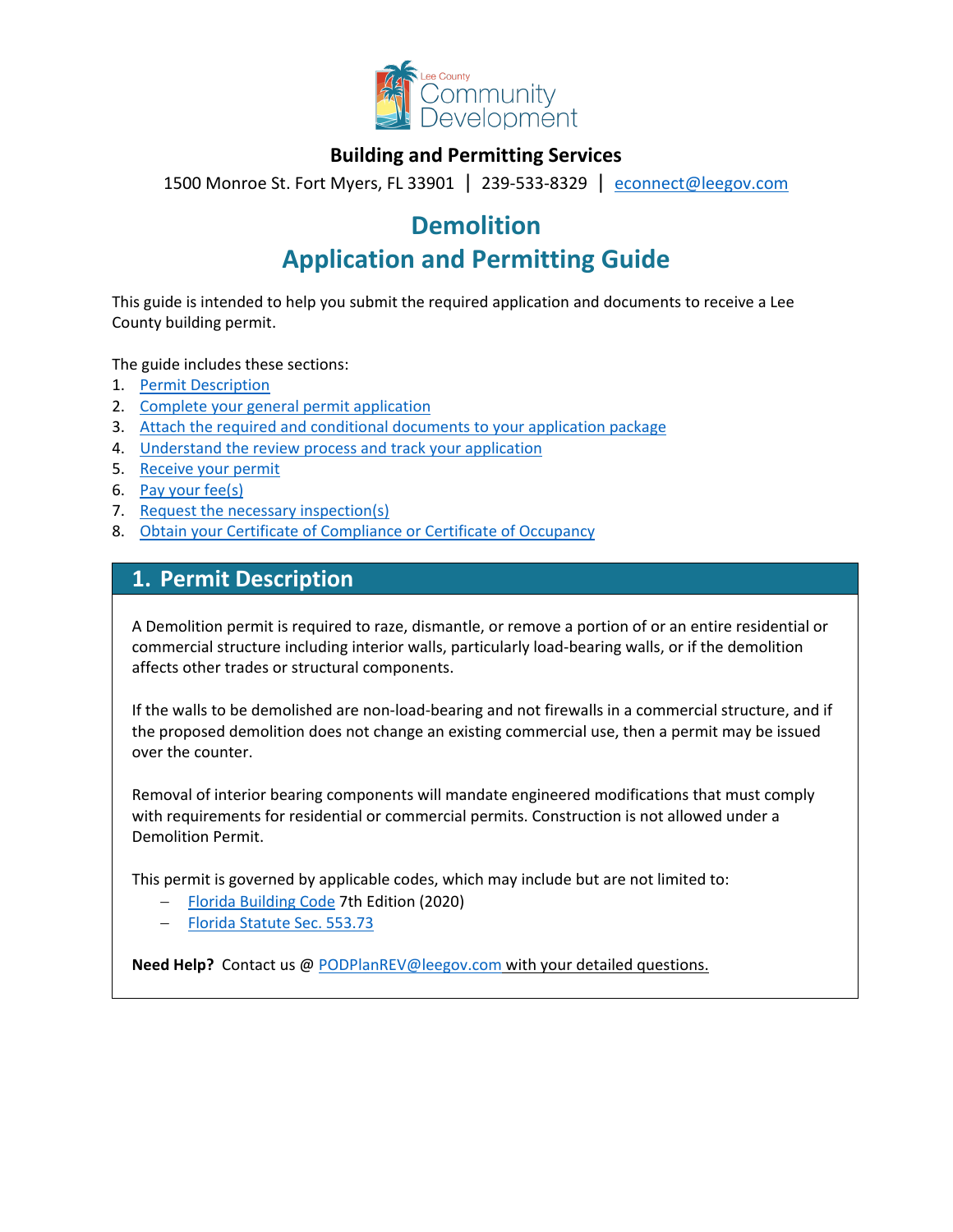### <span id="page-1-0"></span>**2. Complete the General Permit Application**

*A complete application package consists of the application (paper or online) and all required supporting documents.*

All applicants are encouraged to use Lee County's eConnect online permitting system to apply for permits. **CONTRACTORS ARE REQUIRED TO USE ECONNECT.**

#### **A. Paper Application Package**

Paper applications can only be submitted by Owner-Builders. Complete the [paper application](https://www.leegov.com/dcd/PermittingDocs/DEMApplication.pdf) and attach all of the required and conditional documents described in this guide, including the [Owner-](https://www.leegov.com/dcd/PermittingDocs/OwnerBldrDisclosure.pdf)[Builder Disclosure Statement.](https://www.leegov.com/dcd/PermittingDocs/OwnerBldrDisclosure.pdf) INCLUDE THREE COLLATED SETS OF PLANS for paper submissions.

A paper application package must be submitted in person to the Building Department. The office is located at the Lee County Public Works Building, first floor, 1500 Monroe St., Fort Myers, FL 33901.

#### **B. eConnect Application Package (Electronic Submission)**

**Register for eConnect**

To apply for a Lee County permit online, you must first register at [eConnect.](https://accelaaca.leegov.com/aca/) Instructions for **New Users: Register for an Account** are included on the eConnect login page.

Review th[e eConnect Users Guide](https://www.leegov.com/dcd/Documents/eServ/eConnect/eServicesGuide.pdf) for more details about using eConnect.

Also see **eConnect Instructions** highlighted throughout this guide.

#### **eConnect Steps**

Once you have logged into [eConnect,](https://accelaaca.leegov.com/aca/) select the *Permitting* menu to *Create an Application*. Review the general disclaimer terms and select the checkbox to *Continue Application*.

#### **1. Select a Record Type**

On the *Select a Record Type* screen, select **Other** >> **Demolition** Or search on the term *Demo*. Select the radio button and *Continue Application*.

- **2. Provide the Property Information** (\* indicates required fields) to identify the property for which the permit will be used. Lookup the property information using one of the options below, then click *Search:*
	- Address (using the required fields Street No., Street Name); or
	- Parcel (using Parcel Number).

**eConnect Instructions:** If multiple addresses are found, they will be displayed in the *Address Search Result List.* Use the radio button to select the desired record, then click *Select.*

Once search results are displayed, the other fields on the screen will automatically populate. Review information for accuracy and *Continue Application.*

#### **3. Applicant and Contacts**

If a licensed contractor is providing the service for this permit, they must have either a Stateissued license registered with Lee County or have a Lee County-issued certificate of competency. Both require a current Certificate of Insurance for liability and workers' compensation AND/OR a current workers' compensation exemption status with the State of Florida. Verify Lee County contractor registration at [Contractor Search](https://www.leegov.com/dcd/ContLic/ActCont) or contact Contractor Licensing at [ContractorLicensing@leegov.com](mailto:ContractorLicensing@leegov.com) or 239-533-8895.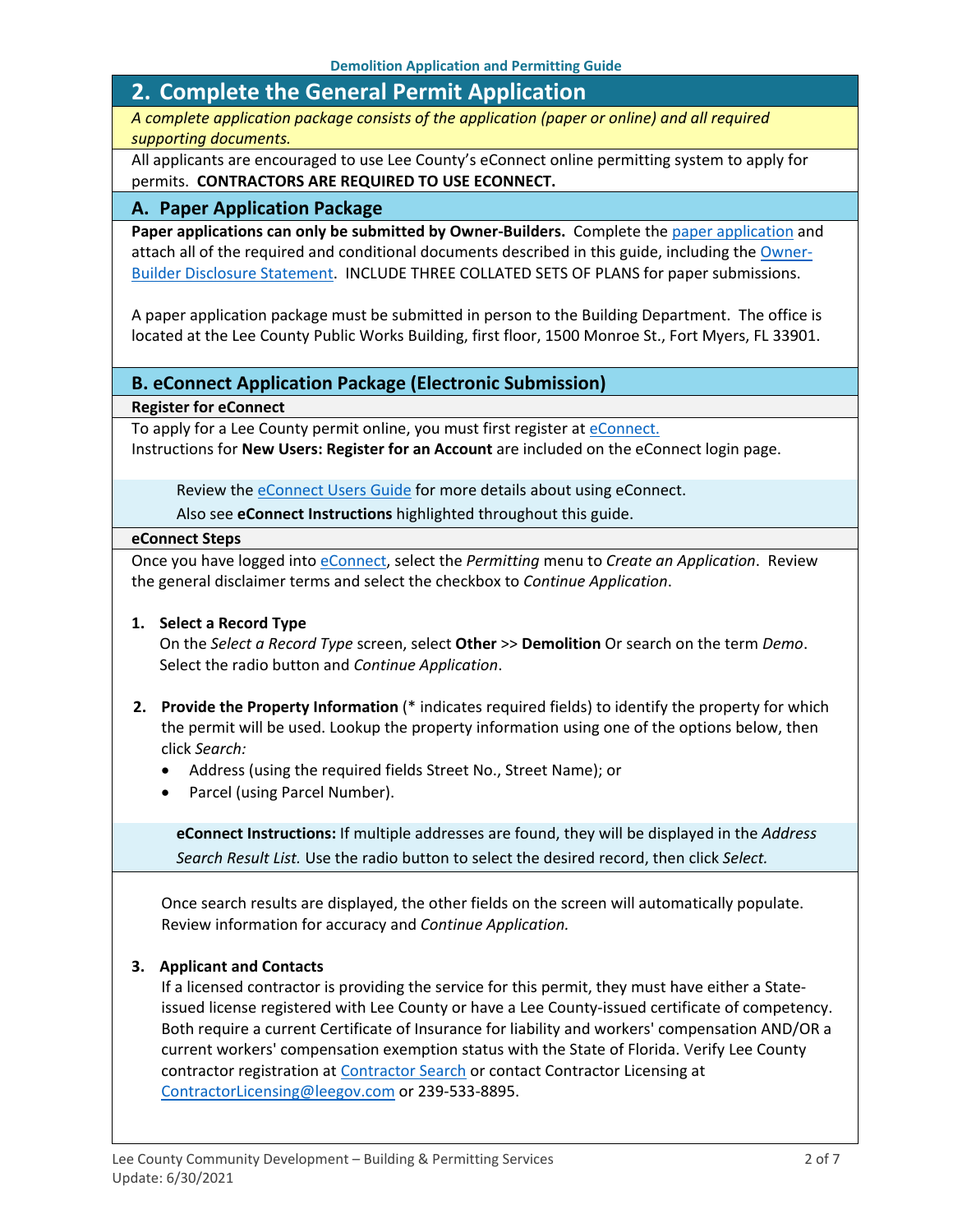Note: If the applicant is an owner-builder and not a licensed contractor, a[n Owner-Builder](https://www.leegov.com/dcd/PermittingDocs/OwnerBldrDisclosure.pdf)  [Disclosure Statement](https://www.leegov.com/dcd/PermittingDocs/OwnerBldrDisclosure.pdf) must be attached to the application.

To associate the Applicant and Contact(s) with the permit application, use either: *Select from Account* or *Add New*.

Note: The Applicant listed in eConnect will receive all notifications from the County related to their application.

#### **4. Project Detail Fields**

Complete all applicable fields. An explanation of certain fields has been provided below for your reference.

- **Project Name:** What is the name of the project?
- For Commercial Projects input the Project's Business Name (associated with the Business License) as the Project Name
- For Residential Projects input the name of the community/subdivision or city as the Project Name
- **Brief Description of Proposed Work:** Provide enough detail for the reviewer to understand the permit-related details of the project and *Continue Application.*
- **Commercial/Residential:** (Options: *Commercial, Residential)*
- **Private Provider Plan Review**: Is the plan being reviewed by a private provider? If yes, the Private Provider Compliance Affidavit and Notice to Building Officials of the Use Private Provider form must be submitted with this application. [Notice to Private Providers](https://www.floridabuilding.org/fbc/committees/Private_Providers/Private_Providers.htm) (Options: *Yes* or *No*).
- **Private Provider Inspections**: Will the project be inspected by a private provider? Note: Private Provider Inspections are required if electing to use Private Provider Review services.

(Options: *Yes* or *No*).

- **Will the applicant recycle the construction debris?:** (Options: *Yes* or *No*).
- **Job Value:**
- **Interior Nonbearing Walls:** (checkbox)
- **Interior Bearing Walls (Requiring Engineering):** (checkbox)
- **Number of Buildings Demolished:**
- **Directions:** Provide directions to the property and the specific structure being permitted.

#### **5. Attachments/Documents**

- For Electronic Submittals: In the *Attachments* window, *Add* the required and conditional documents.
- For Paper Submittals: Provide the completed application, the Owner Builder Disclosure Statement and any other required and conditional documents.

<span id="page-2-0"></span>(Use list of documents in Section 3.)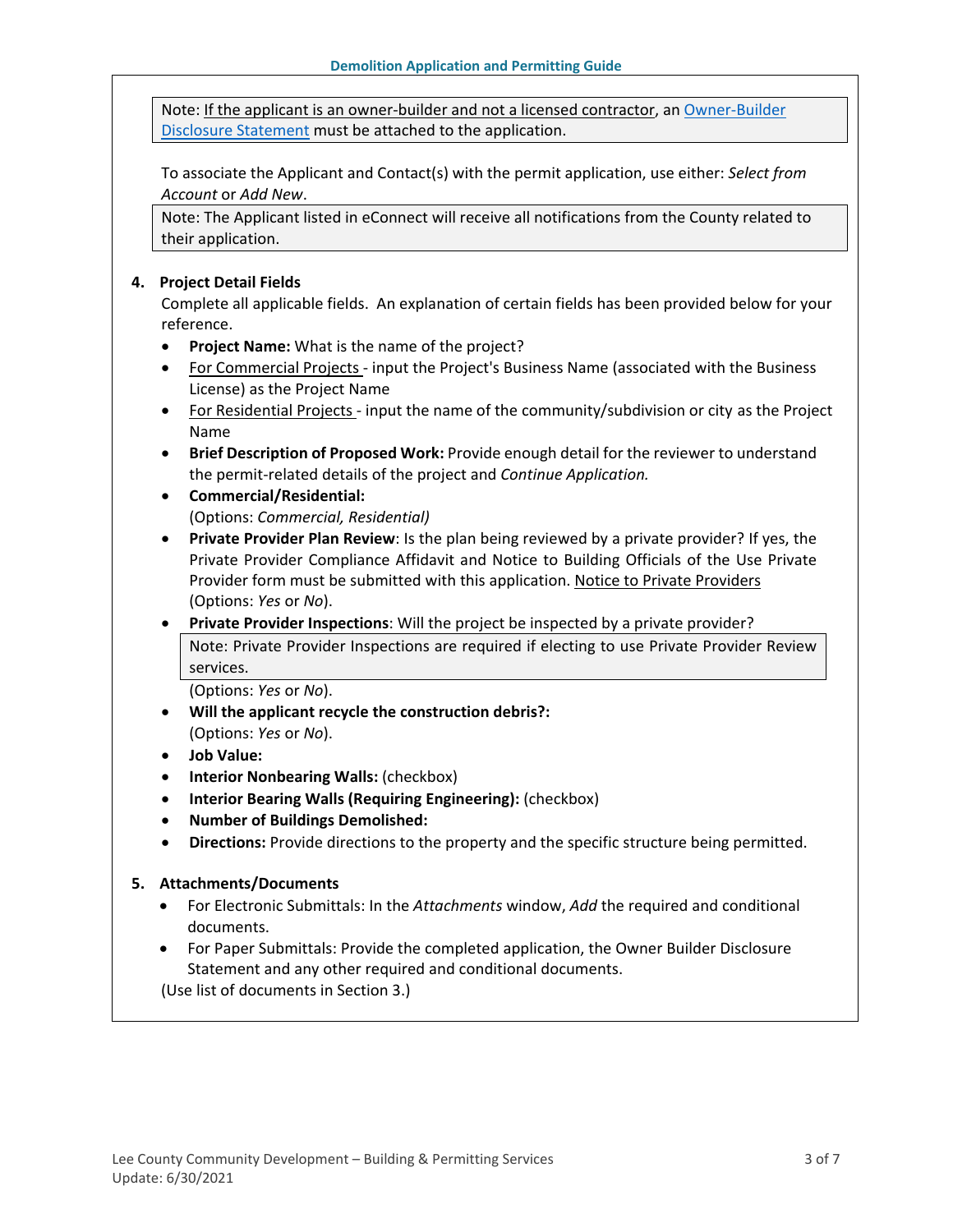### **3. Attach Required and Conditional Documents**

*Notice: Lee County may request additional supporting documentation to process the permit. Additional restrictions applicable to this property may be found in public records, and there may be additional permits required from other governmental entities such as water management districts, state or federal agencies.*

#### **Required Documents**

#### **1. Site Plan /Floor Plan**

For all commercial structures and all residential structures including single-family residences, duplexes, sheds, MRV, and pools, site plans should include:

- Property dimensions; and
- All structures on the property with building(s) to be demolished highlighted.
- For all commercial and residential interior demolition, site plans should include:
- Floor plan with the proposed demolition highlighted.

#### **2. Asbestos Affidavit**

If Asbestos is present in any component, revie[w Florida DEP's Asbestos requirements](https://floridadep.gov/sites/default/files/Asbestos%20Presentation%20for%20Contractors%202019_rk.pdf) and submit the [Lee County Asbestos Affidavit](https://www.leegov.com/dcd/PermittingDocs/AsbestosAffidavit.pdf).

#### **Conditional Required Documents**

#### **3. Owner-Builder Disclosure Statement**

If the installer is not using a licensed contractor and will act as an owner-builder, submit an [Owner-Builder Disclosure Statement.](https://www.leegov.com/dcd/PermittingDocs/OwnerBldrDisclosure.pdf)

#### **4. Proof of Ownership**

If the ownership information on the permit application does not match the property owner information on the Lee County Property Appraiser's website [\(http://www.leepa.org\)](http://www.leepa.org/), submit proof of ownership, for example, a recorded Warranty Deed.

#### **5. Plans/ Blue Prints**

If the project involves removal of walls, doors, lights, drop ceilings, porches, etc.; provide a floor plan that identifies what is being removed during demolition.

#### **6. Permission Letter from Owner / HOA (Notarized)**

If the project is being done by a tenant or on property regulated by a home owners association, submit a NOTARIZED letter verifying the owner or HOA's permission to proceed. It must include:

- Address of the project site;
- Type of work/permit that is being requested;
- Statement that the owner or HOA approves of the work/permit being done and gives permission to tenant/contractor to do the work;
- Permit number if already available; and
- Signature of property owner or authorized HOA official.

**Tips**:

- Demolitions required a notarized letter.
- Condo or homeowner associations usually have their own form for this permission process.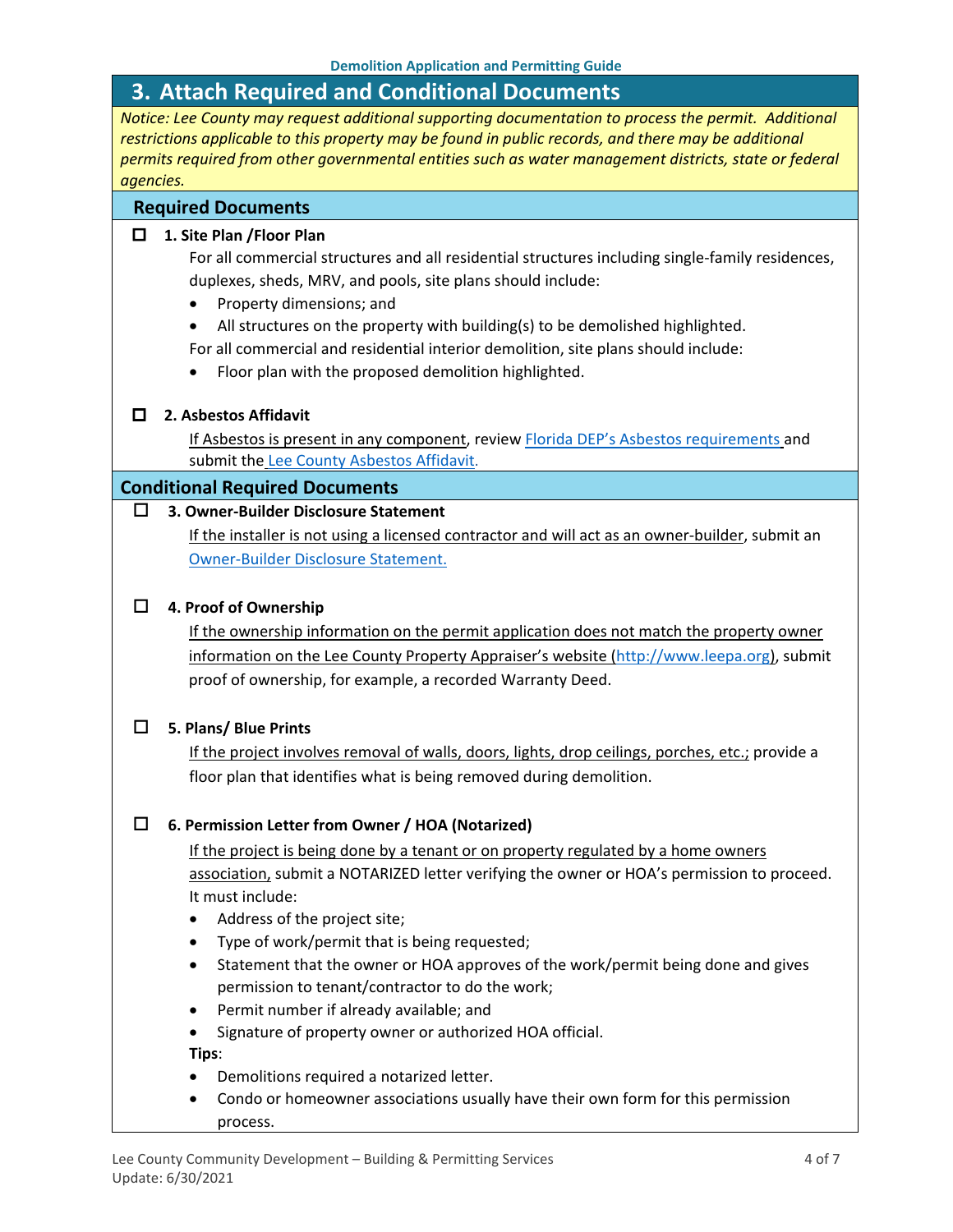#### **7. Letter from Utilities**

If a utilities company water/sewer service equipment is being affected, include an approval letter for residential or commerical structure demolitions.

#### **8. Septic**

If the project involves a septic system, contact the Lee County Department of Health (DOH) at [LeeEH@flhealth.gov](mailto:LeeEH@flhealth.gov) to see if they have any requirements related to the demolition.

#### **9. Historical Architectural Review.**

If the project is within a Historic District or is a Designated Historic Property, follow the regulations for [Designated Historic Districts](https://www.leegov.com/dcd/planning/hp/histdistricts) on the Lee County website. Please contact [DCDHistoric@leegov.com](mailto:DCDHistoric@leegov.com) if you have questions.

#### **10. Vegetation Permit**

If the project is on property in unincorporated Lee County that is over 5 acres, over 2 acres on Pine Island, or any property on a barrier island, then a permit is required for the removal of vegetation and protection of endangered species. For more information, please review the [Environmental Sciences](https://www.leegov.com/dcd/es) section of the website and [Application Information and Authorization](https://www.leegov.com/dcd/es/apps)  [Letter.](https://www.leegov.com/dcd/es/apps) Please contact [PODEnvVeg@leegov.com](mailto:PODEnvVeg@leegov.com) if you have questions.

#### **11. Notice of Commencement**

If project value is \$2,500 or more, submit the completed [Notice of Commencement](https://www.leegov.com/dcd/PermittingDocs/NoticeofCommencement.pdf) to the Lee County Clerk of Court to provide notice that improvement will be made to a real property. **Permit cannot be issued until this notice is recorded with the Lee County Clerk of Court. Tip:** Complete this as soon as possible; the lack of a Notice of Commencement submission commonly holds up issuance of the permit.

## <span id="page-4-0"></span>**4. Understand the Review Process and Track Your Application Completeness Check**

When the application package is first received, it is reviewed for completeness to determine that the general application is complete and that all required documents, signatures, and seals are attached. If the package is incomplete, the applicant must provide missing information before the application package can be forwarded for review.

#### **Application Review**

Complete applications are forwarded to multiple functional areas for review.

- eConnect applications can be reviewed simultaneously by the required reviewers.
- Paper applications are reviewed by one person at a time and must be physically handed off among the required reviewers.

Applicants can use [eConnect](https://accelaaca.leegov.com/aca/) at any time to track the progress of the application record through the process, for both Electronic and Paper submittals.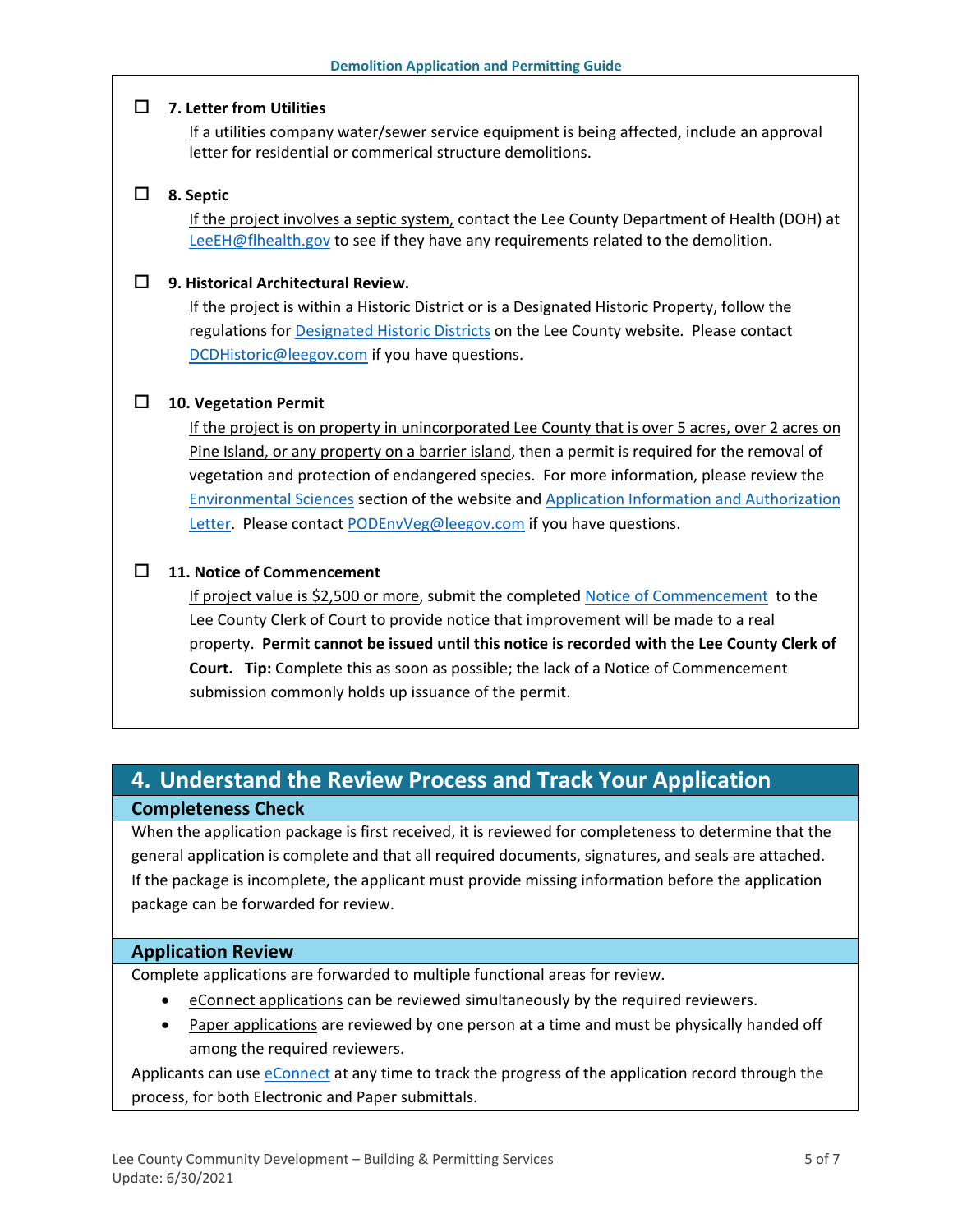**eConnect Instructions:** Search for your permit application using *My Records*, the *Global Search* or the *Search Applications* under the *Permitting* menu. Click on the record number for your permit application to see the Records Status, Conditions and Record Details.

#### **Notice of Rejection**

If applicable, the final reviewer consolidates all comments and an email notice is sent to the applicant.

**Rejection Notice:** A rejection notice will be sent to the applicant with specific points of failure that must be corrected and resubmitted for approval. Applicants have 30 days to address the points of failure and to resubmit information and documentation. A cover letter addressing the points of failure is required with the resubmittal.

- **Resubmitting an Application via eConnect:** To update the required information and to ensure correct versioning in eConnect, **attachments that are resubmitted should have the same file name as the original.**
- **Resubmitting a Paper Application:** Bring updated documentation to the first floor of the Lee County Public Works Building, 1500 Monroe St., Fort Myers, FL 33901.

#### **Notice of Approval**

**File Verification - Notification**: Staff completes a final document review to determine any outstanding documents and invoice all applicable fees. The "Ready Sheet" outlining outstanding fees and required documents is emailed to the applicant.

### <span id="page-5-0"></span>**5. Receive Your Permit**

Applicants who applied electronically may access their permit(s) and approved plans from [eConnect.](https://accelaaca.leegov.com/aca/)

**eConnect Instructions:** Search for your permit application using *My Records*, the *Global Search* or the *Search Applications u*nder the *Permitting* menu. Click on the record number for your permit application, and select *Attachments.* All documents will be listed. Choose the *Actions*  drop-down to review document details. Click on the document name to open or save.

For Paper Applications: The permit and approved plans are issued in person at the Lee County Public Works Building, 1500 Monroe St., Fort Myers, FL 33901.

Note: Owner-Builders are required by Florida Statute to **personally appear** at the Lee County Public Works Building, 1500 Monroe St., Fort Myers, FL 33901 to sign for the building permit regardless of how it was submitted.

Issued permits must pass at least one inspection within 180 days from issuance or the permit will expire.